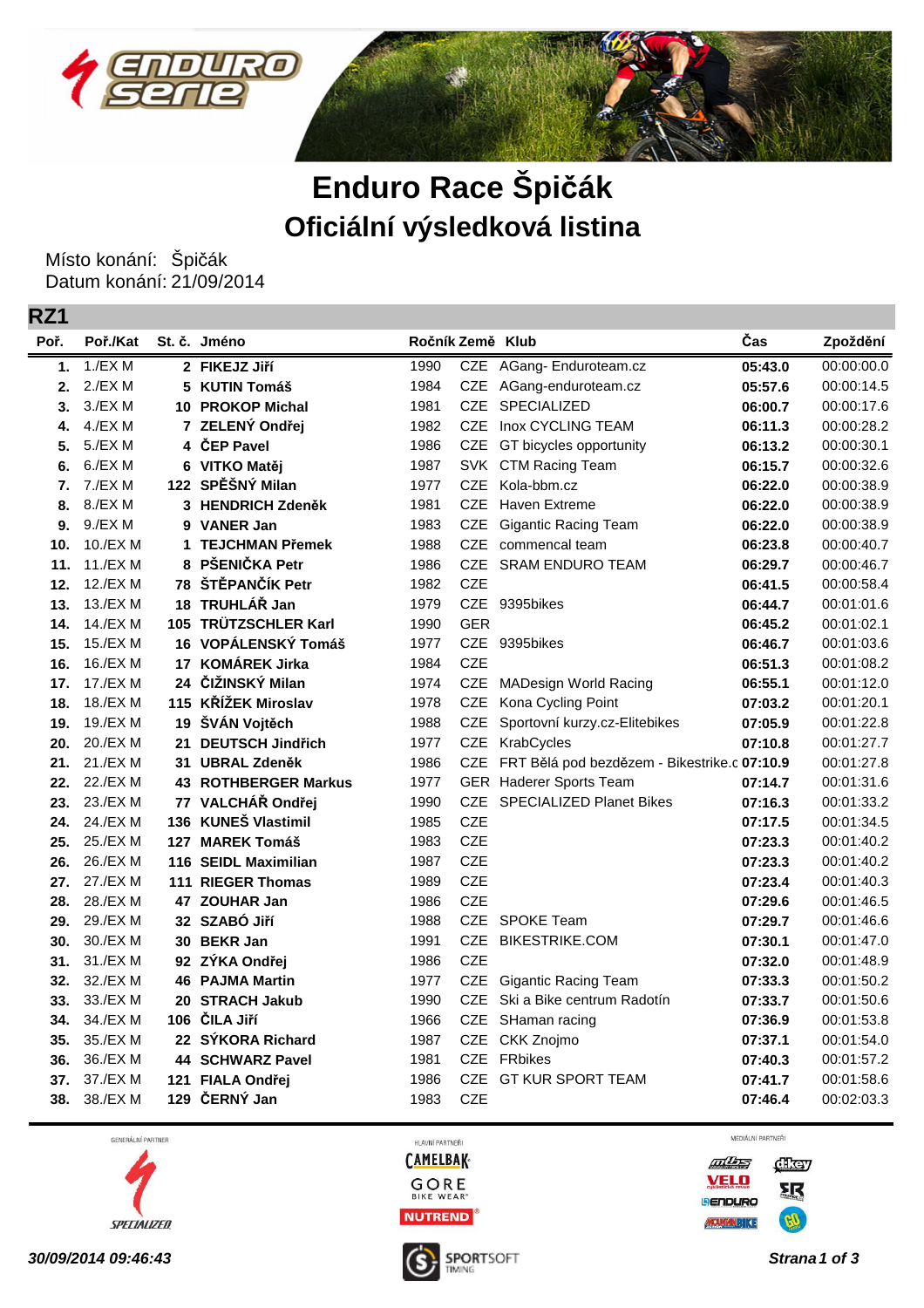| RZ1        |                          |     |                                             |                  |                          |                             |                    |                          |
|------------|--------------------------|-----|---------------------------------------------|------------------|--------------------------|-----------------------------|--------------------|--------------------------|
| Poř.       | Poř./Kat                 |     | St. č. Jméno                                | Ročník Země Klub |                          |                             | Čas                | Zpoždění                 |
| 39.        | 39./EX M                 |     | 29 ŠTRUNC Filip                             | 1982             |                          | CZE Kola-bbm.cz             | 07:46.7            | 00:02:03.6               |
| 40.        | 40./EX M                 |     | 93 KABÁT Jiří                               | 1985             | <b>CZE</b>               |                             | 07:47.2            | 00:02:04.1               |
| 41.        | 41./EX M                 |     | 34 BLÁHA Vojtěch                            | 1998             |                          | CZE SKK74                   | 07:47.3            | 00:02:04.2               |
| 42.        | 42./EX M                 |     | 107 PALA Radek                              | 1976             | <b>CZE</b>               |                             | 07:50.9            | 00:02:07.9               |
| 43.        | 43./EX M                 |     | 72 PEŠŤÁK Martin                            | 1999             | <b>CZE</b>               | Kola-bbm.cz                 | 07:51.9            | 00:02:08.8               |
| 44.        | 44./EX M                 |     | 135 THURL Tomáš                             | 1993             | <b>CZE</b>               |                             | 08:03.6            | 00:02:20.5               |
| 45.        | 45./EX M                 |     | 25 KOVÁŘ Peťas                              | 1982             | <b>CZE</b>               |                             | 08:07.8            | 00:02:24.7               |
| 46.        | 46./EX M                 |     | 33 KOREL Ondřej                             | 1991             | <b>CZE</b>               |                             | 08:09.4            | 00:02:26.3               |
| 47.        | 47./EX M                 |     | 133 VÁGNER Marek                            | 1989             |                          | CZE Vagnerteam-Krabcycles   | 08:11.0            | 00:02:28.0               |
| 48.        | 48./EX M                 |     | 113 MATĚJA Jan                              | 1977             | CZE                      | <b>Bike Factory</b>         | 08:11.4            | 00:02:28.3               |
| 49.        | 49./EX M                 |     | 38 PONÁHLÝ Miloš                            | 1987             | <b>CZE</b>               |                             | 08:13.1            | 00:02:30.0               |
| 50.        | 50./EX M                 |     | 137 SOUKUP Tomáš                            | 1979             | <b>CZE</b>               |                             | 08:14.8            | 00:02:31.7               |
| 51.        | 51./EX M                 |     | 55 VESELÝ Pavel                             | 1980             | CZE                      | KoloshopTeam.cz             | 08:18.2            | 00:02:35.1               |
| 52.        | 52./EX M                 |     | 26 MANČÍK Petr                              | 1987             | <b>CZE</b>               | Freezgang enduro team       | 08:22.9            | 00:02:39.9               |
| 53.        | 53./EX M                 | 131 | <b>DYNTAR Radko</b>                         | 1990             | <b>CZE</b>               |                             | 08:24.7            | 00:02:41.6               |
| 54.        | 54./EX M                 |     | 144 MĚCHURA Filip                           | 1992             | <b>CZE</b>               |                             | 08:25.3            | 00:02:42.2<br>00:02:43.1 |
| 55.<br>56. | $1$ ./ER $Z$<br>55./EX M |     | 118 EIBERWEISER Mona<br>109 ŠPIČÁK Miroslav | 1991<br>1976     | <b>GER</b><br><b>CZE</b> |                             | 08:26.1            | 00:02:46.2               |
| 57.        | 56./EX M                 |     | 53 MOKROVICS Martin                         | 1986             | <b>CZE</b>               |                             | 08:29.3<br>08:29.9 | 00:02:46.8               |
| 58.        | 57./EX M                 |     | 79 HAVLÍK Kristián                          | 1999             | <b>CZE</b>               |                             | 08:32.1            | 00:02:49.0               |
| 59.        | 58./EX M                 | 141 | <b>SVOBODA David</b>                        | 1988             | <b>CZE</b>               |                             | 08:35.3            | 00:02:52.2               |
| 60.        | 59./EX M                 |     | 35 MISSBERGER Tomáš                         | 1987             | <b>CZE</b>               | Freezgang enduro team       | 08:35.8            | 00:02:52.7               |
| 61.        | 60./EX M                 |     | 56 ŠIŠKA Petr                               | 1988             | <b>CZE</b>               | Cyklo-Market.cz             | 08:36.8            | 00:02:53.7               |
| 62.        | 61./EX M                 |     | 27 HRADECKÝ Tomáš                           | 1983             | CZE                      | <b>Gigantic Racing Team</b> | 08:37.6            | 00:02:54.5               |
| 63.        | 62./EX M                 |     | 36 NÁDVORNÍK Tomáš                          | 1981             | <b>CZE</b>               |                             | 08:41.4            | 00:02:58.3               |
| 64.        | 63./EX M                 |     | <b>40 SMUTKA Vlastimil</b>                  | 1983             | <b>CZE</b>               |                             | 08:45.8            | 00:03:02.7               |
| 65.        | 64./EX M                 | 71  | <b>ŠLAUF Petr</b>                           | 1984             | <b>CZE</b>               | <b>SINOP SMP</b>            | 08:51.5            | 00:03:08.4               |
| 66.        | 65./EX M                 |     | 94 VAŠEK Richard                            | 1983             | <b>CZE</b>               |                             | 08:55.2            | 00:03:12.1               |
| 67.        | $2$ ./ER $Z$             |     | 120 PECHOUTOVÁ Ivana                        | 1986             | CZE                      | <b>SRAM ENDURO TEAM</b>     | 08:57.3            | 00:03:14.2               |
| 68.        | 66./EX M                 |     | 98 KLABUSAY Filip                           | 1990             | <b>CZE</b>               |                             | 09:01.1            | 00:03:18.0               |
| 69.        | 67./EX M                 |     | 99 GIACIWTOV Mario                          | 1990             | <b>CZE</b>               |                             | 09:03.8            | 00:03:20.7               |
| 70.        | 68./EX M                 |     | 74 BLECHA Josef                             | 1977             | <b>CZE</b>               |                             | 09:05.3            | 00:03:22.2               |
| 71.        | 69./EX M                 |     | 54 SYNEK Lukáš                              | 1980             | <b>CZE</b>               |                             | 09:05.7            | 00:03:22.6               |
| 72.        | 70./EX M                 |     | 147 ŠTOREK Martin                           | 1977             | <b>CZE</b>               |                             | 09:15.5            | 00:03:32.4               |
| 73.        | 71./EX M                 |     | 63 HOFMAN Petr                              | 1965             | CZE                      | ROCK MACHINE CYKLOMAX       | 09:16.3            | 00:03:33.2               |
| 74.        | 72./EX M                 |     | 37 ČIHÁK Miloš                              | 1987             | CZE                      | www.bajkarny.cz             | 09:19.5            | 00:03:36.5               |
| 75.        | 73./EX M                 |     | 114 JŮZEK Petr                              | 1976             | <b>CZE</b>               | <b>Bike Factory</b>         | 09:20.1            | 00:03:37.0               |
| 76.        | 74./EX M                 |     | 84 TOMANDL Jaroslav                         | 1986             | <b>CZE</b>               |                             | 09:22.5            | 00:03:39.4               |
| 77.        | 75./EX M                 |     | <b>119 SALVATORE Marco</b>                  | 1981             | CZE                      | ChiantiClassico             | 09:23.6            | 00:03:40.5               |
| 78.        | 76./EX M                 |     | 102 MĚŠŤÁK Ondřej                           | 1989             | CZE                      |                             | 09:23.8            | 00:03:40.7               |
| 79.        | 77./EX M                 |     | 50 EICHLER Marek                            | 1986             | CZE                      |                             | 09:24.6            | 00:03:41.5               |
| 80.        | 78./EX M                 |     | 39 VONDRÁČEK Radek                          | 1987             | CZE                      |                             | 09:25.9            | 00:03:42.8               |
| 81.        | 79./EX M                 |     | 62 PAKOSTA Tomáš                            | 1988             | <b>CZE</b>               |                             | 09:28.6            | 00:03:45.5               |
| 82.<br>83. | 80./EX M<br>81./EX M     |     | 110 LOS Rostislav<br>91 SLÁDEK Jan          | 1983<br>1991     | CZE<br><b>CZE</b>        |                             | 09:29.4<br>09:31.6 | 00:03:46.3<br>00:03:48.5 |
| 84.        | 82./EX M                 |     | 90 KÁBA Martin                              | 1989             | CZE                      |                             |                    | 00:03:53.1               |
| 85.        | 83./EX M                 |     | 146 KREMLÁČEK Tomáš                         | 1986             | <b>CZE</b>               |                             | 09:36.2<br>09:48.0 | 00:04:04.9               |
| 86.        | 84./EX M                 |     | 108 MITKOV Božan                            | 1980             | CZE                      | Krabcycles Specialized      | 09:52.2            | 00:04:09.1               |
| 87.        | $3$ ./ER Z               |     | 49 ŘÍMANOVÁ Elen                            | 1985             | CZE                      | Katmar Team                 | 09:53.7            | 00:04:10.6               |
| 88.        | 85./EX M                 |     | 64 BEJVAL Vladimír                          | 1973             | <b>CZE</b>               |                             | 10:09.3            | 00:04:26.2               |
| 89.        | 86./EX M                 |     | 100 WANKE Matyáš                            | 1993             | <b>CZE</b>               |                             | 10:09.3            | 00:04:26.2               |
| 90.        | 87./EX M                 |     | 138 BOCH Petr                               | 1978             | CZE                      |                             | 10:12.0            | 00:04:28.9               |
|            |                          |     |                                             |                  |                          |                             |                    |                          |

GENERÁLNÍ PARTNER



HLAVNÍ PARTNEŘI **CAMELBAK-**



MEDIÁLNÍ PARTNEŘI